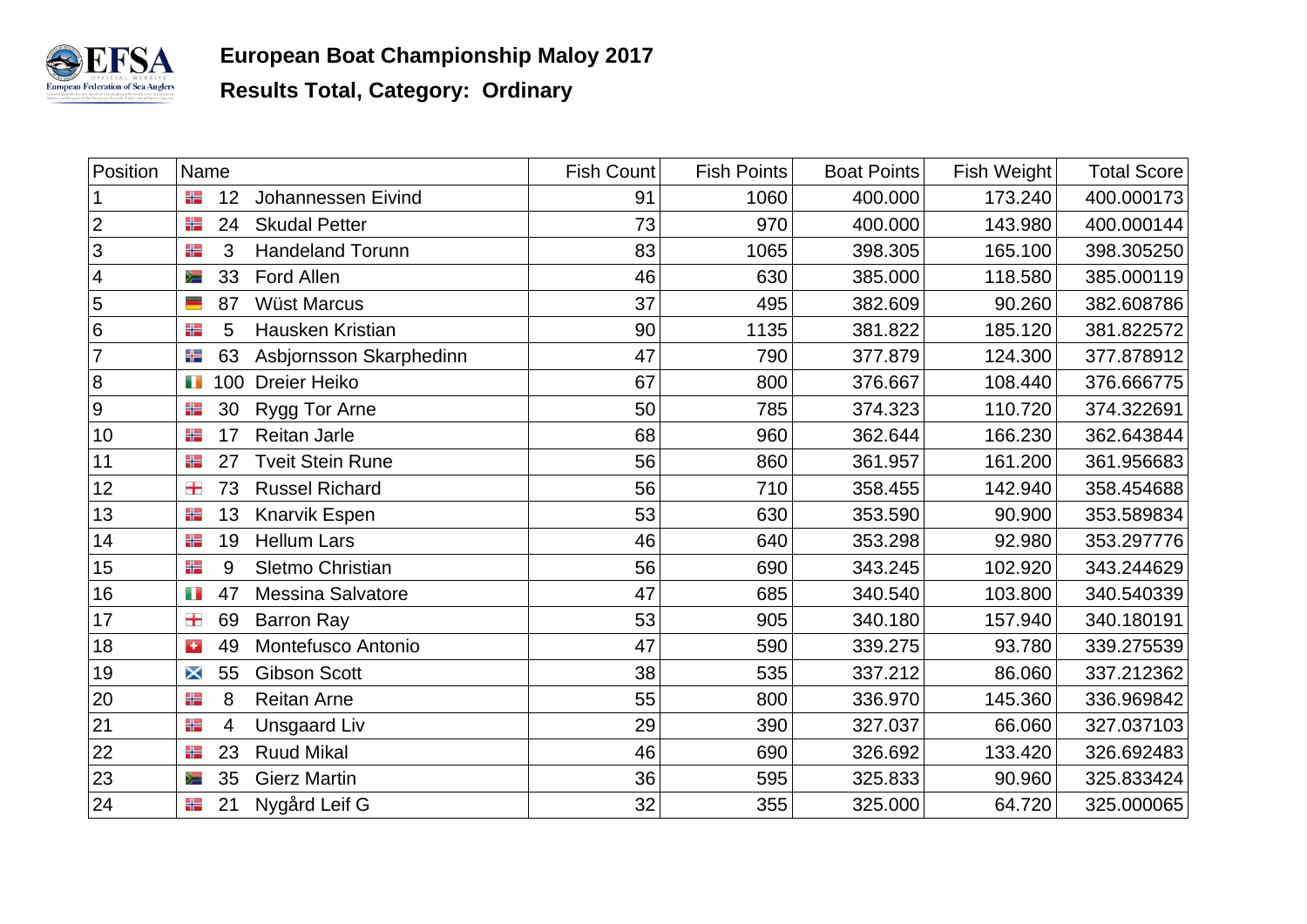

| Position | Name     |                       | Fish Count | <b>Fish Points</b> | <b>Boat Points</b> | Fish Weight | <b>Total Score</b> |
|----------|----------|-----------------------|------------|--------------------|--------------------|-------------|--------------------|
| 25       | 29<br>₩  | <b>Unsgaard Tom</b>   | 41         | 475                | 322.536            | 96.500      | 322.535709         |
| 26       | 18<br>噐  | <b>Lundal Jostein</b> | 57         | 1000               | 322.402            | 214.120     | 322.402098         |
| $27\,$   | ₩<br>15  | <b>Tveit Geir</b>     | 41         | 730                | 313.711            | 134.260     | 313.711414         |
| 28       | 89<br>▀  | Glaeser Hans Jurgen   | 59         | 675                | 313.473            | 87.820      | 313.472935         |
| 29       | ₩<br>10  | Jønsson Christoffer   | 57         | 850                | 311.310            | 128.400     | 311.309652         |
| 30       | æ<br>91  | <b>Hubert Martin</b>  | 49         | 720                | 310.564            | 96.700      | 310.564322         |
| 31       | 48<br>Ŧ  | <b>Scalzo Rino</b>    | 46         | 560                | 307.844            | 72.020      | 307.844466         |
| 32       | 50<br>×  | Forsyth Alastair      | 47         | 590                | 302.234            | 102.980     | 302.234146         |
| 33       | 士<br>67  | <b>Bailey Peter</b>   | 43         | 605                | 301.948            | 102.780     | 301.948155         |
| 34       | 16<br>₩  | Taranger Håkon        | 32         | 415                | 299.533            | 57.360      | 299.533046         |
| 35       | 26<br>₩  | Sandvoll Roar         | 50         | 580                | 296.405            | 97.260      | 296.405326         |
| 36       | 22<br>₩  | <b>Ruud Magne</b>     | 34         | 520                | 291.217            | 95.440      | 291.216680         |
| 37       | 59<br>×  | Duncan Mark           | 39         | 470                | 287.302            | 78.260      | 287.301666         |
| 38       | 95<br>A  | <b>Balban Jesus</b>   | 28         | 390                | 286.298            | 65.000      | 286.298563         |
| 39       | 76<br>击  | <b>Smith Mark</b>     | 74         | 915                | 282.206            | 168.600     | 282.206006         |
| 40       | ÷<br>80  | Svensson Jerry        | 54         | 670                | 278.163            | 89.160      | 278.163583         |
| 41       | Ŧ<br>45  | Fontemaggi Umberto    | 41         | 560                | 277.398            | 73.980      | 277.398240         |
| 42       | 56<br>×  | Souter Stephen        | 42         | 500                | 276.398            | 80.040      | 276.398106         |
| 43       | 噐<br>6   | Sandvoll Arthur       | 39         | 490                | 274.089            | 73.160      | 274.089520         |
| 44       | 噐<br>20  | Tønnesen Lars Ivar    | 35         | 445                | 273.197            | 65.960      | 273.196874         |
| 45       | ₩<br>28  | Andersen Steinar      | 50         | 615                | 268.934            | 140.200     | 268.933888         |
| 46       | 62<br>×  | Wright Glynn          | 27         | 335                | 266.919            | 46.880      | 266.918714         |
| 47       | 94<br>A  | <b>Balban Valerie</b> | 28         | 355                | 266.918            | 45.640      | 266.918068         |
| 48       | 31<br>∕≡ | <b>Cauvin Troy</b>    | 49         | 565                | 266.593            | 99.960      | 266.592939         |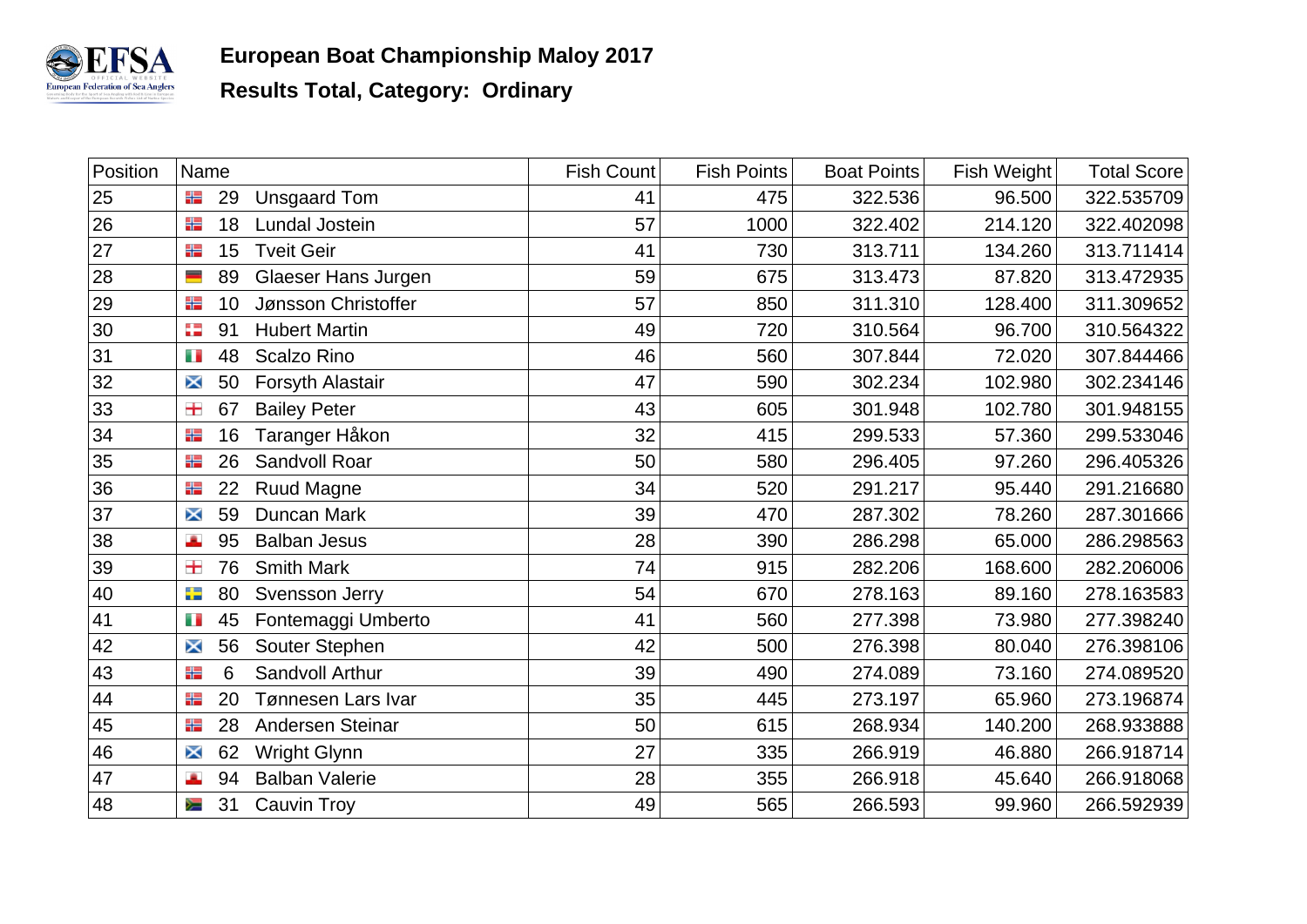

| Position | Name                    |                         | Fish Count | <b>Fish Points</b> | <b>Boat Points</b> | Fish Weight | <b>Total Score</b> |
|----------|-------------------------|-------------------------|------------|--------------------|--------------------|-------------|--------------------|
| 49       | 58<br>$\times$          | <b>Robertson Robbie</b> | 52         | 700                | 265.966            | 104.860     | 265.965735         |
| 50       | 击<br>71                 | Bowden Kim              | 30         | 355                | 265.210            | 62.660      | 265.209690         |
| 51       | Ŧ<br>79                 | Shipway Roy             | 36         | 490                | 263.222            | 72.740      | 263.222295         |
| 52       | A<br>96                 | Ramos Mario             | 53         | 650                | 261.987            | 81.020      | 261.987162         |
| 53       | 32<br>≋                 | Lowes Keith             | 31         | 505                | 259.776            | 77.140      | 259.776039         |
| 54       | ╬<br>11                 | <b>Eliassen Einar</b>   | 47         | 635                | 258.755            | 107.040     | 258.755173         |
| 55       | 99<br>Ŧ                 | <b>Burke Cormac</b>     | 41         | 490                | 251.668            | 93.640      | 251.668314         |
| 56       | 击<br>70                 | <b>Bryant Neil</b>      | 39         | 580                | 245.621            | 95.980      | 245.621565         |
| 57       | 击<br>68                 | <b>Newbold Cliff</b>    | 26         | 375                | 244.836            | 69.200      | 244.835945         |
| 58       | 93<br>93                | Pedersen Eskild         | 44         | 635                | 244.594            | 112.640     | 244.593946         |
| 59       | 81<br>╬                 | <b>Svarstad Atle</b>    | 40         | 600                | 244.455            | 116.600     | 244.455211         |
| 60       | 42<br>÷                 | <b>Belousov Aleksei</b> | 32         | 425                | 243.589            | 55.320      | 243.589285         |
| 61       | 54<br>X                 | <b>Yuille Scott</b>     | 29         | 420                | 242.603            | 78.100      | 242.602809         |
| 62       | 53<br>X                 | <b>Yuille Derek</b>     | 37         | 540                | 238.946            | 114.720     | 238.946297         |
| 63       | 92<br>90                | <b>Pedersen Klaus</b>   | 31         | 415                | 238.729            | 52.980      | 238.729009         |
| 64       | 14<br>╬                 | <b>Solland Geir</b>     | 42         | 560                | 234.656            | 96.020      | 234.655834         |
| 65       | Ŧ<br>43                 | Melandri Roberto        | 38         | 505                | 228.540            | 70.160      | 228.539647         |
| 66       | 57<br>X                 | MacKay Kevin            | 37         | 460                | 228.176            | 86.540      | 228.176539         |
| 67       | 40<br><b>CONTRACTOR</b> | <b>Alikin Victor</b>    | 40         | 520                | 227.761            | 94.820      | 227.760628         |
| 68       | 34<br>≋                 | <b>Truluck Gary</b>     | 29         | 420                | 220.059            | 78.460      | 220.058966         |
| 69       | 61<br>X                 | <b>Hughes Eddie</b>     | 30         | 455                | 217.939            | 103.760     | 217.939115         |
| 70       | ÷<br>92                 | Kristensen Søren        | 34         | 435                | 208.672            | 63.880      | 208.671593         |
| 71       | 85<br>Ŧ                 | Kanora Robert           | 28         | 360                | 203.997            | 60.540      | 203.997088         |
| 72       | 士<br>72                 | <b>Searles Colin</b>    | 34         | 420                | 196.506            | 59.960      | 196.506443         |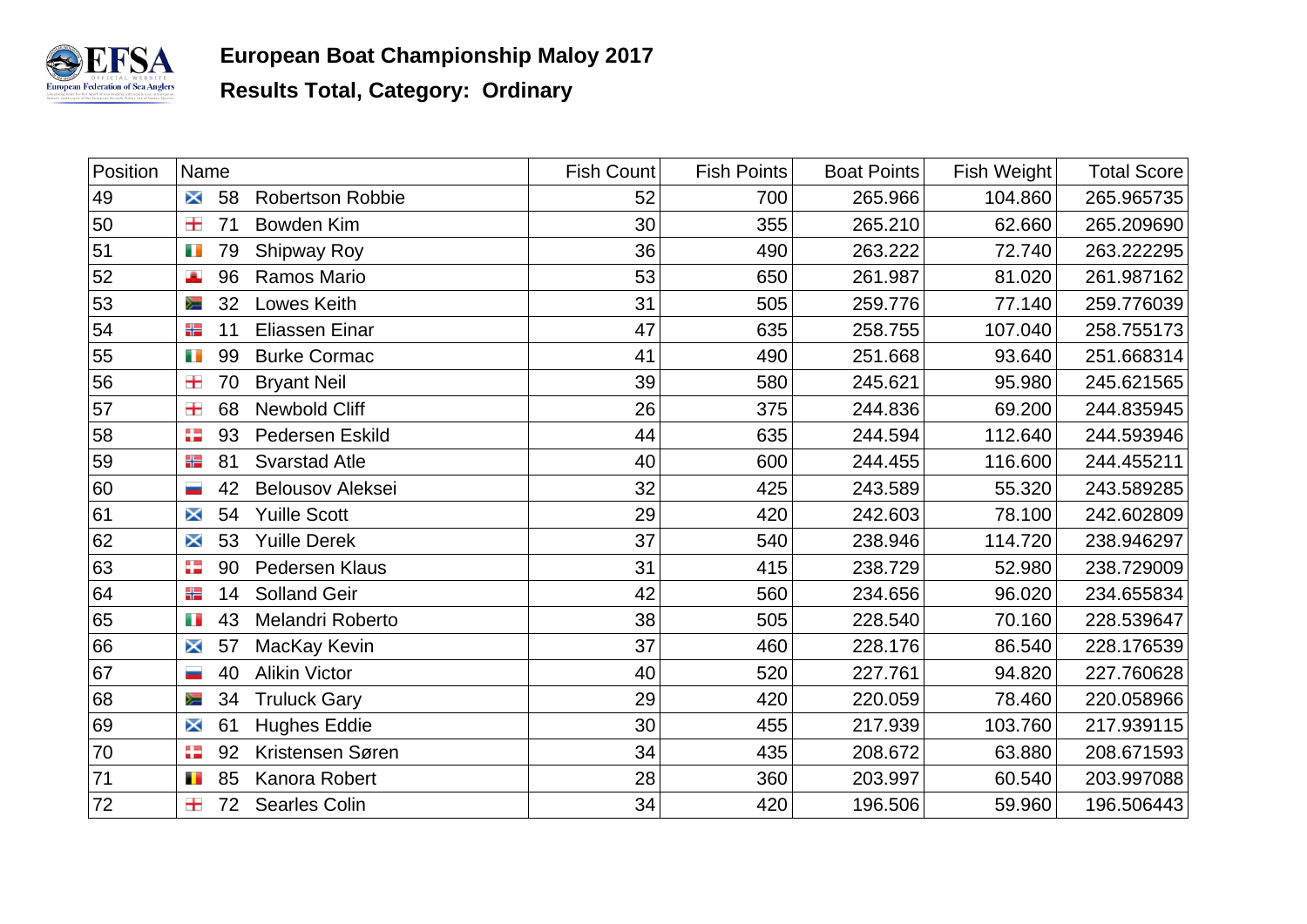

| Position | Name                |                            | <b>Fish Count</b> | <b>Fish Points</b> | <b>Boat Points</b> | Fish Weight | <b>Total Score</b> |
|----------|---------------------|----------------------------|-------------------|--------------------|--------------------|-------------|--------------------|
| 73       | 士<br>66             | Cann Billy                 | 27                | 360                | 193.074            | 52.260      | 193.073923         |
| 74       | n n<br>44           | Erani Vanni                | 28                | 435                | 185.369            | 70.540      | 185.369510         |
| 75       | 士<br>74             | <b>Hearn Nigel</b>         | 39                | 490                | 181.707            | 106.400     | 181.706632         |
| 76       | 60<br>X             | <b>Williamson Laurence</b> | 23                | 335                | 181.080            | 64.920      | 181.080422         |
| 77       | 46<br>Ŧ             | Nuzzo Riccardo             | 23                | 335                | 179.050            | 49.920      | 179.050079         |
| 78       | $\overline{2}$<br>卡 | Sandvoll Vigdis            | 21                | 295                | 174.174            | 45.540      | 174.173959         |
| 79       | 38<br>ــ            | Kadjarduzov Anton          | 24                | 295                | 164.103            | 55.020      | 164.102635         |
| 80       | 52<br>X             | Speirs John                | 23                | 390                | 158.926            | 67.060      | 158.925655         |
| 81       | 士<br>75             | <b>Prosser Dick</b>        | 26                | 335                | 156.393            | 49.140      | 156.393160         |
| 82       | 39<br>-             | Dyshlyuk Mikhal            | 25                | 340                | 151.390            | 57.580      | 151.389809         |
| 83       | 64<br>╬             | Bergsson Helgi             | 24                | 310                | 148.167            | 36.360      | 148.166611         |
| 84       | 86<br>Ŧ             | <b>Machiels Andre</b>      | 41                | 500                | 143.112            | 73.100      | 143.112244         |
| 85       | 83<br>Ŧ             | <b>Hermans Sven</b>        | 22                | 305                | 133.793            | 55.440      | 133.793298         |
| 86       | 82<br>Ŧ             | Van Ranst Ria              | 20                | 230                | 131.481            | 34.020      | 131.481516         |
| 87       | 36<br>÷             | <b>Baturin Dmitry</b>      | 28                | 400                | 130.099            | 76.900      | 130.099094         |
| 88       | 78<br>Ŧ             | <b>Cloak Christy</b>       | 20                | 245                | 129.898            | 36.360      | 129.897697         |
| 89       | 41                  | Shamuzov Abubakir          | 12                | 150                | 120.286            | 18.640      | 120.285850         |
| 90       | ╬<br>65             | Sveinsson Thorir           | 29                | 430                | 117.890            | 76.560      | 117.890227         |
| 91       | 88<br>▀             | Friedmann Klaus            | 13                | 160                | 116.667            | 20.480      | 116.666687         |
| 92       | 73<br>77            | Doyle Warren               | 18                | 240                | 109.749            | 39.180      | 109.749356         |
| 93       | A<br>98             | <b>Borrell Ernest</b>      | 14                | 170                | 103.779            | 29.160      | 103.778831         |
| 94       | 51<br>X             | Connolly Joe               | 16                | 215                | 101.169            | 42.840      | 101.168715         |
| 95       | 25<br>噐             | Hermansen Roar             | 15                | 175                | 95.782             | 27.420      | 95.782340          |
| 96       | 37                  | <b>Sosnovsky Nikolay</b>   | 9                 | 115                | 92.963             | 21.060      | 92.963127          |